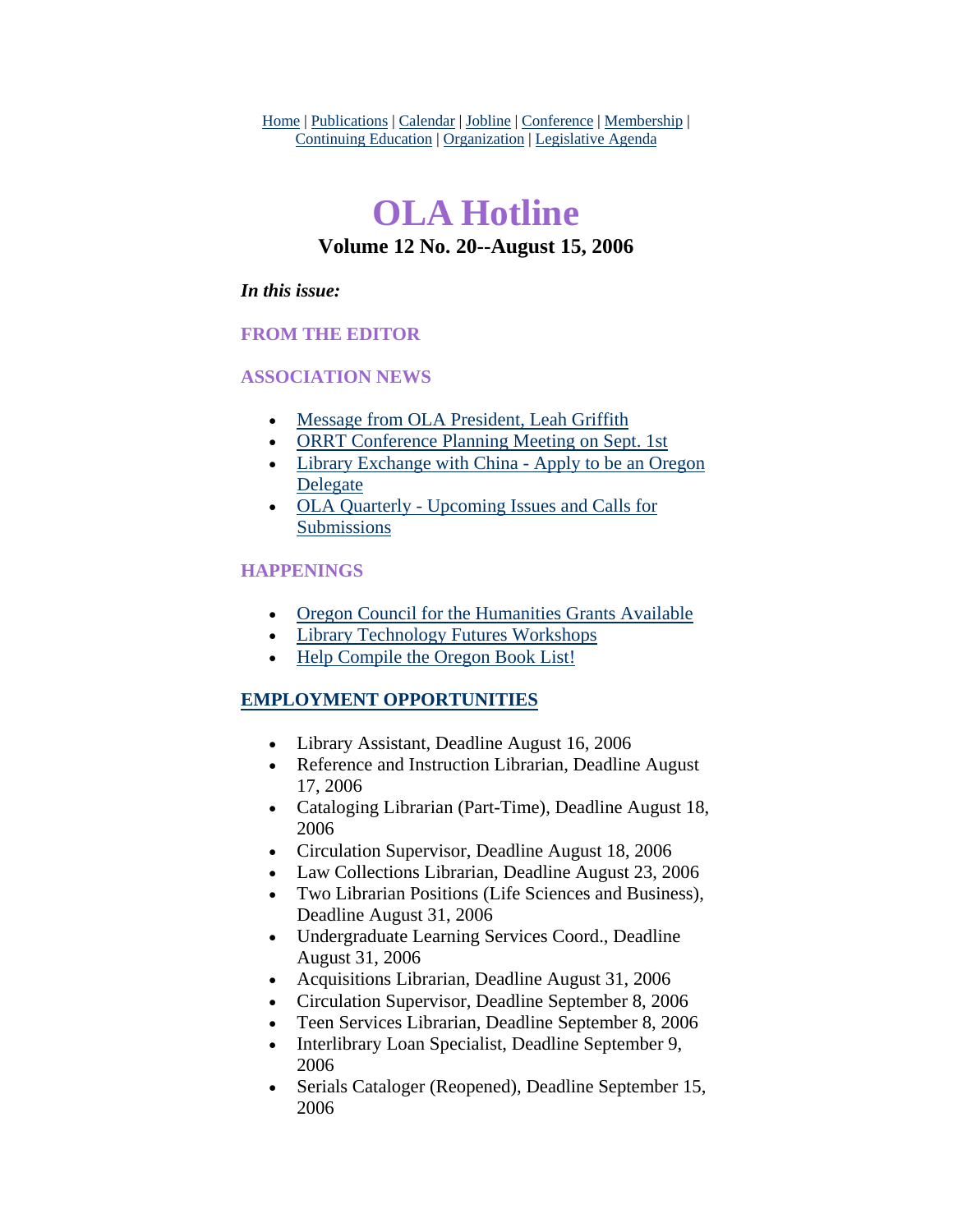<span id="page-1-0"></span>• Temporary Reference Librarian Pool, Deadline April 30, 2007

#### **CALENDAR**

### **From the Editor**

For many it is that "in-between" time. Summer reading programs are winding down and the new school year is closer, but just far enough away to enjoy those last days of summer! Come September, there will be a change in how the email version of the OLA Hotline is delivered. The web version will continue to be posted on the OLA website.

The September 1st issue will be a trial run using the Association's new MemberClicks software. The advantage is that the membership "perk" of receiving the Hotline will be in sync with the current membership, rather than having to maintain a separate and increasingly inaccurate list. There is also better technical support.

The September 1st issue will be sent to everyone in the membership directory. You will have an option in your member profile to deselect receiving the Hotline or have it sent to a different email address. Further instructions will be provided in the September 1st Hotline. Please [email me](mailto:sotak@up.edu) if you have any questions or concerns.

### **Association News**

#### **Message from OLA President, Leah Griffith**

Last August, I was busy finishing up the OLA Leadership Retreat and getting ready for my year as your president. This August, it is a slower time with winding things up and preparing to pass things along to incoming president, Aletha Bonebrake. I have enjoyed this last year tremendously and have especially appreciated the chance to get to know more of my colleagues throughout the state as we worked on a variety of projects and activities.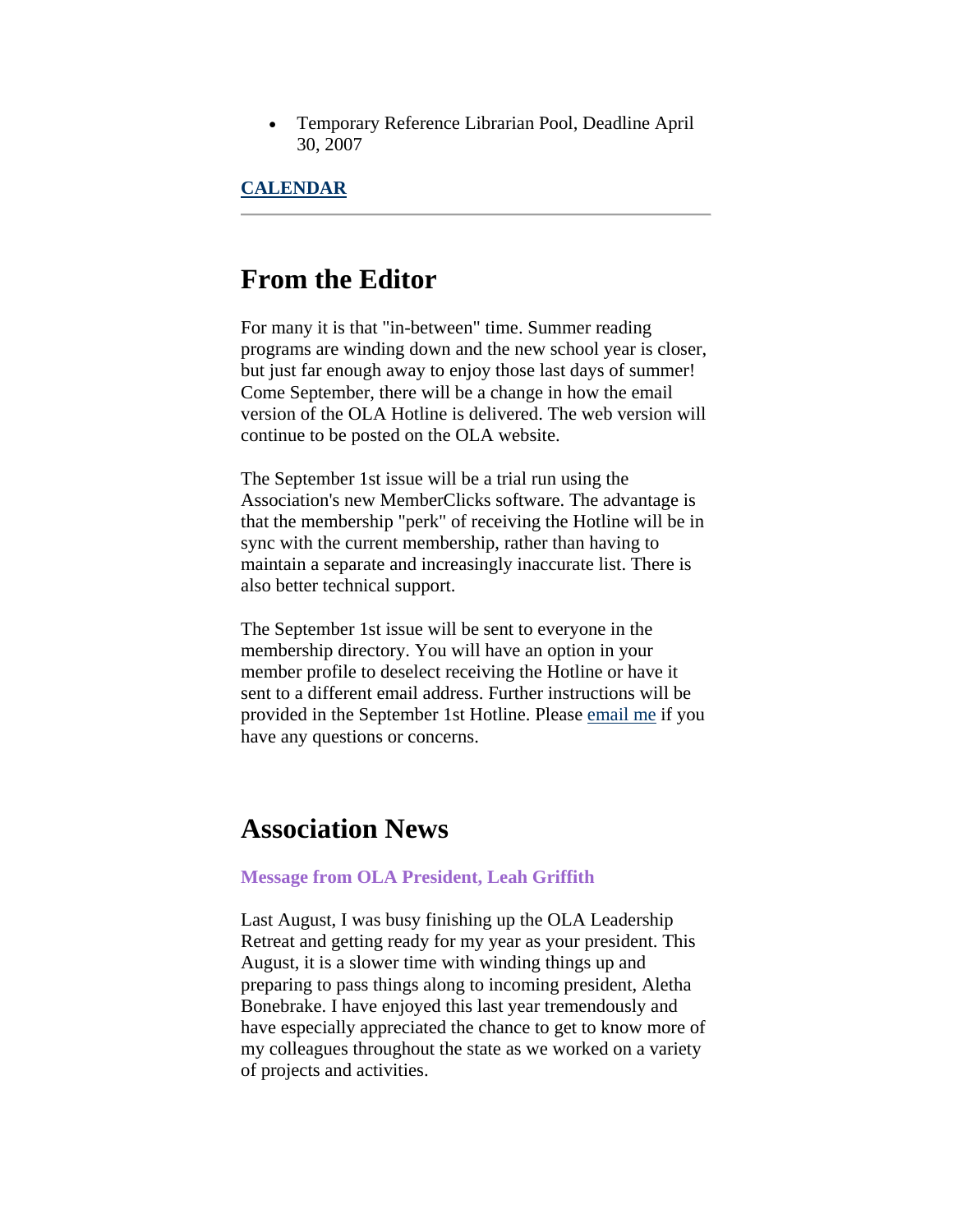<span id="page-2-0"></span>We have had some great successes and some major changes in OLA. The annual conference was one of the best and ended up making enough money to put OLA on solid financial footing for many years to come. We started the process of automating our membership and that will continue through the coming year as we look at other services available through our online provider.

We reviewed our 2010 Vision and are making plans to ensure that we meet some of those goals by 2010.

As I finish the year, we are embarking upon a program that is very exciting. Oregon Reads 2009 is an opportunity for Oregon libraries to be a big player in the celebration of Oregon's Sesquicentennial. We're starting the process of developing a statewide "Everybody Reads" program for all libraries and communities. It should be great fun and you will be hearing more about this in the next few months.

I want to thank all of you for making my year as your OLA president a memorable one. ---Leah

#### **ORRT Conference Planning Meeting on Sept. 1st**

The Oregon Outreach Roundtable will be submitting program ideas for the 2007 OLA conference. Help us to create more dynamic and informative sessions! We had a great success at year's conference and want to build on that success in 2007. We need and value your suggestions.

Join us for a brainstorming/planning meeting on Friday, September 1, at the Salem Public Library beginning at 10 AM. If you cannot attend the meeting but have suggestions in the form of topics/persons that you think would be good for other Oregon library personnel to hear about/from, please contact [Bryn Whittmayer](mailto:bwittmayer@cityofsalem.net), [Robin Beerbower](mailto:rbeerbower@cityofsalem.net) or [Carolynn Avery.](mailto:Carolynn.Avery@ci.corvallis.or.us)

Looking forward to another year of active outreach in Oregon!

#### **Library Exchange with China - Apply to be an Oregon Delegate**

The Horner Library Staff Exchange Project is an exchange of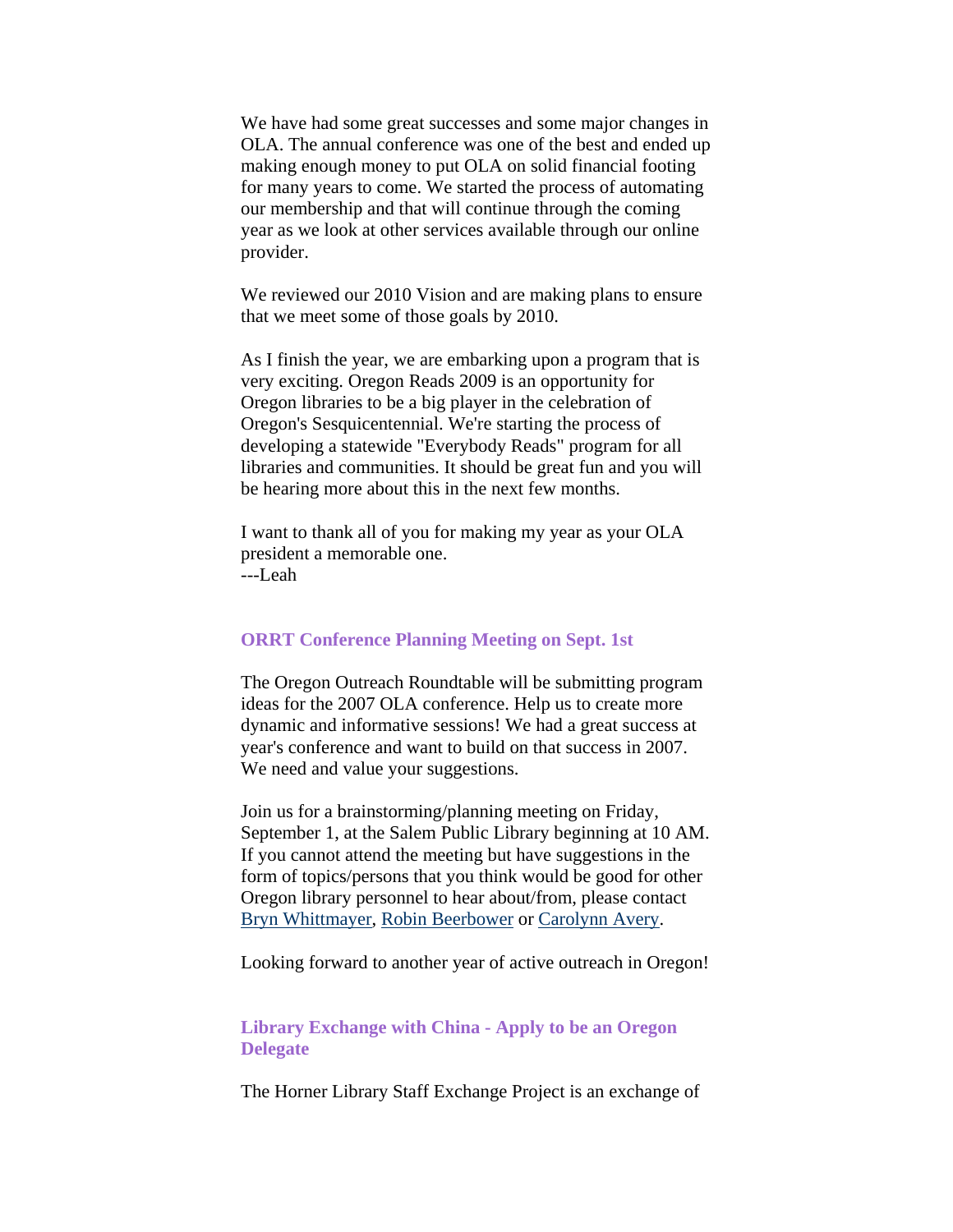library staff between Fujian Province, China, and Oregon, for the purpose of sharing professional knowledge about library and information science. It was established through a generous gift by the late Dr. Layton Horner to the Oregon State Library, and continues through a partnership between the State Library and the Oregon Library Association International Relations Roundtable. Our international partners are the Fujian Provincial Library and the Fujian Library Association. Fujian is Oregon's sister province in China and the Fujian Provincial Library maintains a sister library relationship with the Oregon State Library.

The next exchange will occur in 2007. In late June or early July the Fujian Provincial Library will send four delegates to spend three weeks in Oregon. In late October or early November, the Oregon State Library will send three delegates to China. At least one delegate in each group must be fluent enough in Mandarin or Minnan dialects and in English to act as translator.

For the Oregon delegates the Horner Fund will pay round trip air fare, beyond an initial \$500, from Portland to Fuzhou. The Fujian Provincial Library will provide housing, food, and some ground transportation within China. Individual delegates are responsible for \$500 of the airfare, medical insurance and expenses, costs of passport and visas, personal expenses and souvenirs.

Although there may be opportunities for sight-seeing, delegates are expected to work in the Chinese libraries, by observing their practices, providing training and consultation, and sharing professional expertise. Delegates may choose to extend their time, at their own expense, to take in more sightseeing.

Applicants for the Horner Exchange program must meet all of the following requirements: Be a current member in good standing of the Oregon Library Association and its International Relations Round Table. New members of OLA/IRRT are eligible to apply. Have a demonstrated interest in, and involvement with, international librarianship and/or cultural exchanges. Be employed by a library or library-related institution in Oregon. The interpreter may be a retired librarian who worked in Oregon and is an Oregon or Washington State resident. Have, or be able to obtain, a valid passport which will not expire before 2009. Pay \$500 of the airline costs.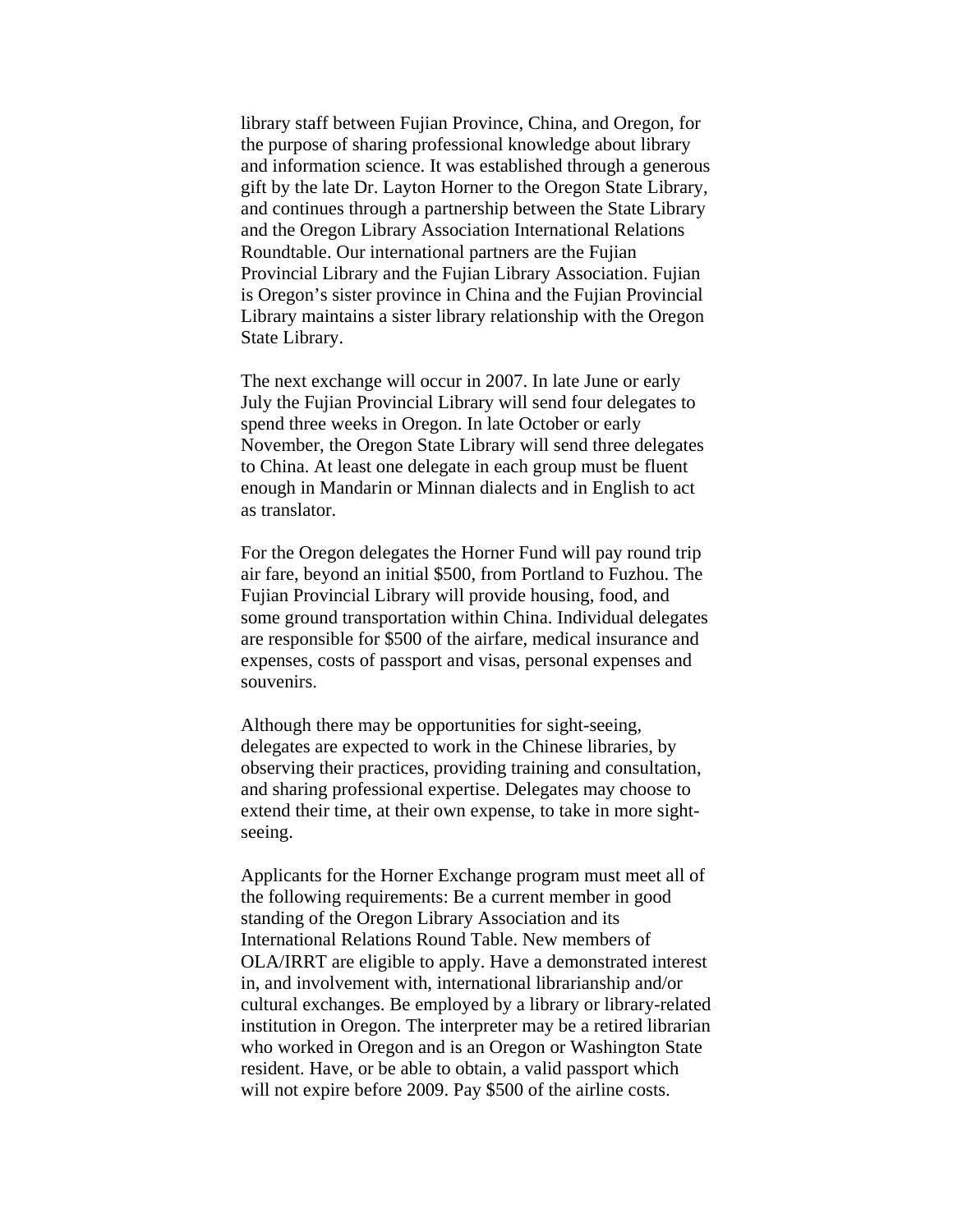<span id="page-4-0"></span>Commit to involvement with the visit of the Fujian delegates to Oregon, in order to become acquainted with them before going to China. Be willing and able to share experiences at an OLA or IRRT program. Be in good health. Be able to commit to a three-week trip to Fujian, probably in late October or early November 2007. Some flexibility may be needed in case of complications in paperwork.

Preference may be given to candidates who meet the following criteria: While Chinese language proficiency is not required, it may be considered in making the final selection, as the OLA IRRT is committed to including one person in each exchange who can speak Mandarin or Minnan dialect well enough to act as translator. The final selection of exchange participants will represent a diverse set of skills to fill the stated needs of the Fujian Library Association. An MLS degree may be preferred.

Timeline for selection:

- Early August Call for applications
- Sept 30 Deadline for receiving applications. Submit your application electronically to [Carolee Hirsch](mailto:b.carolee.hirsch@ci.eugene.or.us) by the end of the day September 30, 2006.
- Oct Dec Review applications, check references, screen interpreter's skill
- Early January Announce three delegates and two alternates

Application instructions can be found on the [IRRT website](http://www.olaweb.org/org/horner.application.htm).

#### **OLA Quarterly - Upcoming Issues and Calls for Submissions**

The next four issues of the OLA Quarterly now have themes and editors. This is your chance to be published and share your insights with the Oregon library community. Information for Authors can be viewed at the [OLAQ website](http://www.olaweb.org/quarterly/authors.shtml).

#### **FALL**

As mentioned in the July 15th Hotline, the Fall issue will be titled, "Burnout," and will be edited by Rachel Mendez. Share your strategies for managing burnout! Email [Rachel](mailto:ola@olaweb.org) to submit a proposal.

\*\* Deadline for submission of an article proposal: August 15, 2006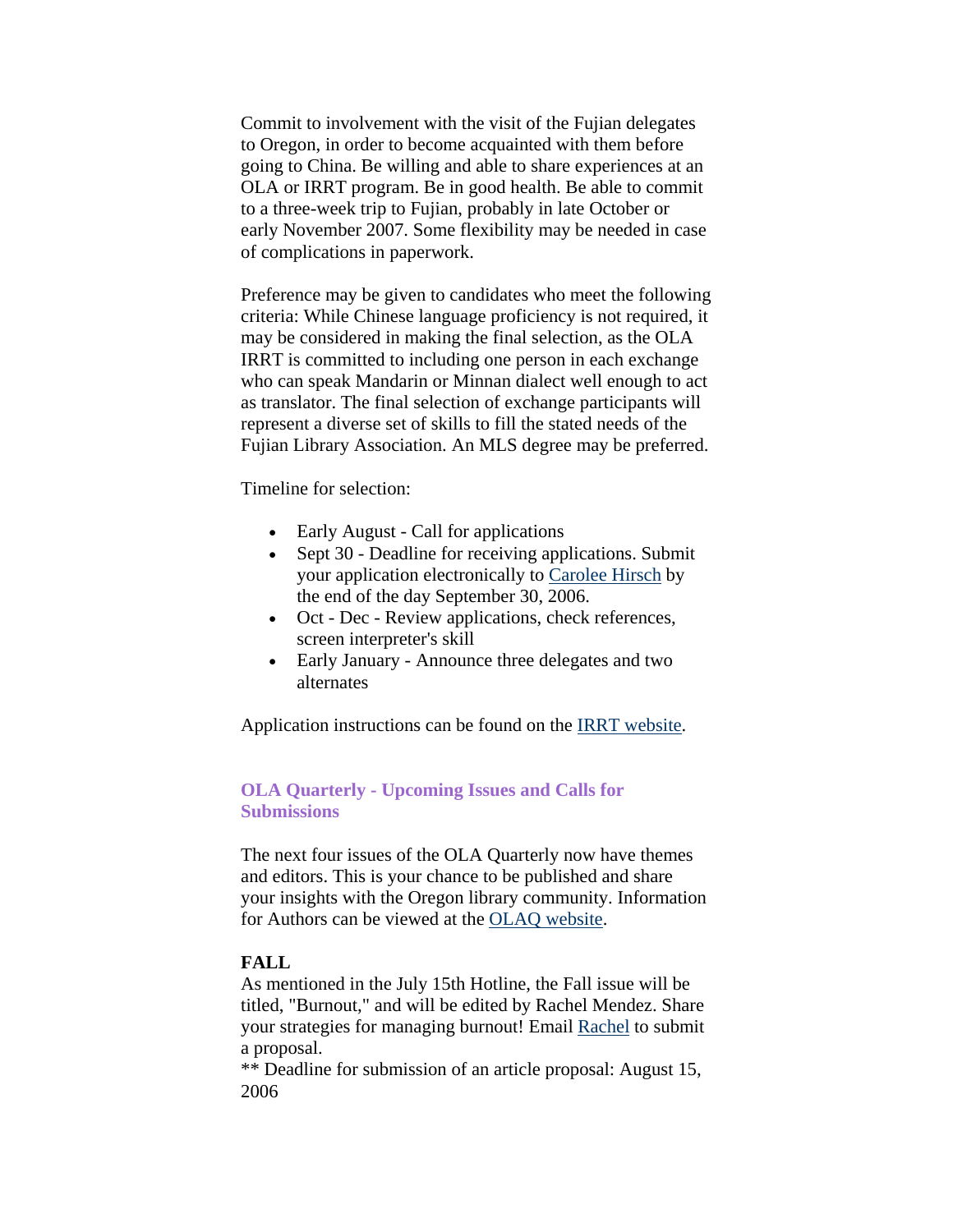\*\* Publication date: Fall 2006

#### **WINTER**

The Winter issue will be titled, "Tribal, Solo, and Rural Libraries," and will be edited by Richenda Wilkinson. Do you work in an isolated library setting and want to share the challenges and successes? This is a great opportunity to spread the word about your efforts. Contact Richenda if you are interested in writing an article at (541) 917-4641 or by [email](mailto:richenda.wilkinson@oregonstate.edu). \*\* Deadline for submission of an article proposal: October 15, 2006

\*\* Publication date: December 15, 2006

#### **SPRING**

The Spring issue will be titled, "New Voices, New Views: The Next Wave of Librarians," and will be edited by Anne-Marie Deitering and Janet Webster. This issue will feature articles by library and information science students. Do you have ideas about what libraries could be doing, where they should be going with services and collections, and how to get there? This is a great opportunity to share your thoughts and opinions, to let people know about the projects you're working on, to get your feet wet in the world of publishing, and to introduce yourself to Oregon librarians.

Currently enrolled students and recent (2006) graduates are eligible for this special issue. Preference will be given to students who are OLA members. Special [student membership](http://www.olaweb.org/student_members.shtml)  [rate](http://www.olaweb.org/student_members.shtml) is available for \$25.

Submit proposals via email to [Anne-Marie Deitering](mailto:anne-%20marie.deitering@oregonstate.edu) or [Janet](mailto:janet.webster@oregonstate.edu)  [Webster.](mailto:janet.webster@oregonstate.edu) Your proposal should include the title of your paper, an abstract (150-250 words) that describes your idea and explains why you think it would be of interest to Oregon librarians and your contact information. A short outline may be included, but is not necessary.

\*\* Deadline for submission of an article proposal: November 15, 2006

\*\* Deadline for manuscript of accepted proposals: January 1, 2007

\*\* Publication date: March 15, 2007

#### **SUMMER**

The Summer issue will be the "President's Conference Issue" and will be edited by Aletha Bonebrake.

\*\* Deadline for submission of an article proposal: April 15,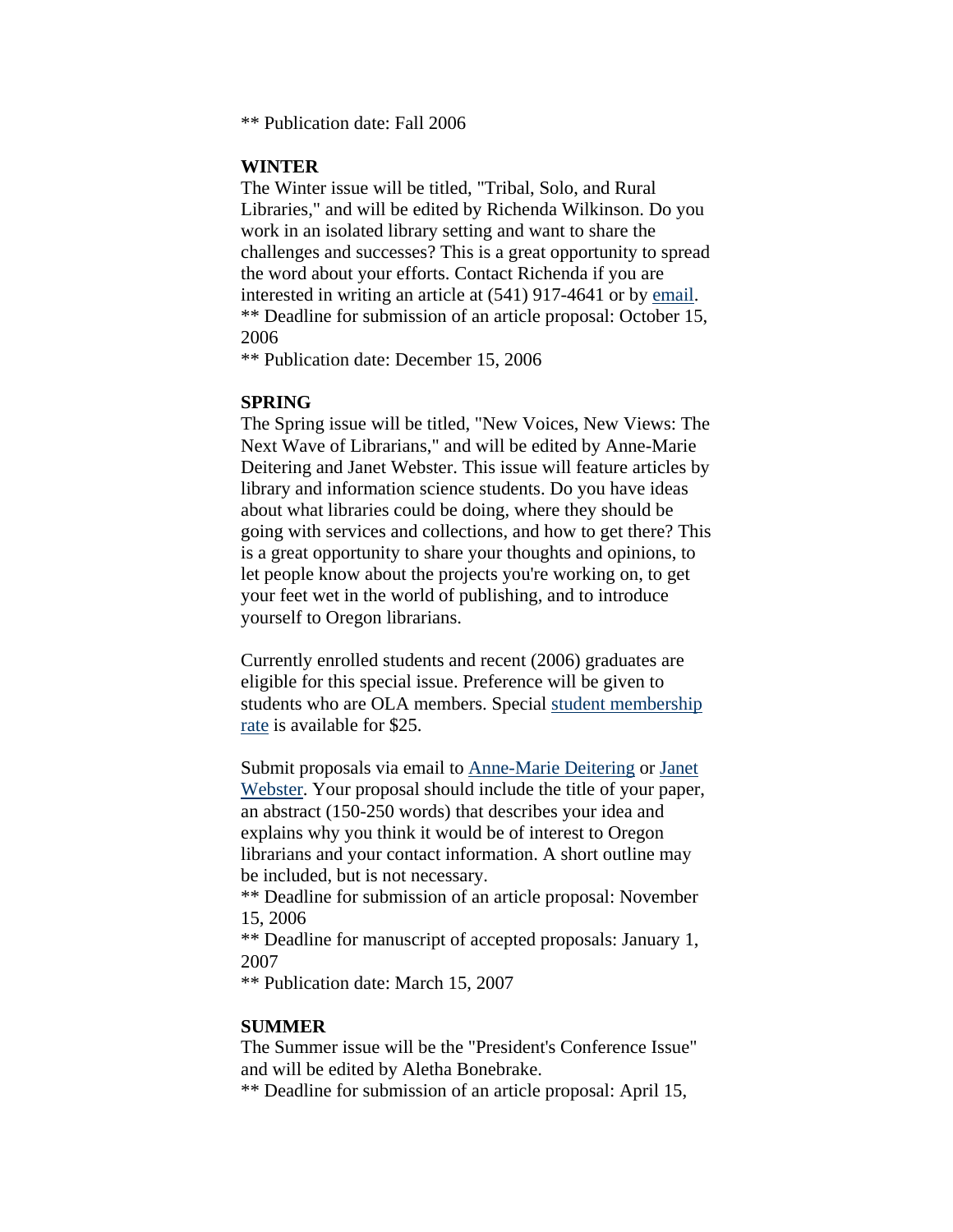<span id="page-6-0"></span>2007 \*\* Publication date: June 15, 2007

## **Happenings**

#### **Oregon Council for the Humanities Grants Available**

The Oregon Council for the Humanities (OCH) awards public program grants in two cycles each year in order to cultivate and promote activities that explore the humanities in engaging and participatory ways. It is especially interested in projects that help individuals and communities make connections to their neighbors and the world by encouraging humanities practices such as inquiry, reasoning, and analysis.

OCH welcomes grant applications from nonprofit organizations and institutions including those that may not typically define their work as being based in the humanities, and from local groups working in partnership, such as a public library cosponsoring a program on medical ethics with a community hospital. Public Program Grant guidelines are available on the [OCH website.](http://www.oregonhum.org/)

The open, competitive grant cycle for public program grants will fund activities as varied as lectures, reading and discussion groups, public conferences, documentary film or radio work, and discussions before or after literary readings, performances, or films. OCH's budget for this grant cycle is \$60,000; grant requests may range from \$1,000 to \$5,000. Letters of intent to apply for a grant in this cycle must be postmarked by Aug. 21.

The targeted grant cycle of spring 2007 public program grants will fund community reading and discussion groups including, but not limited to, One Book or Everybody Reads programs. OCH encourages applications for projects in their inaugural year and those supporting continuing programs. A public library must be involved in the program but need not act as the grant's sponsoring organization. Priority will be given to proposals that demonstrate strong partnerships between community organizations. OCH's budget for this grant cycle is \$40,000; grant requests may range from \$1,000 to \$5,000. Letters of intent to apply for a grant in this cycle must be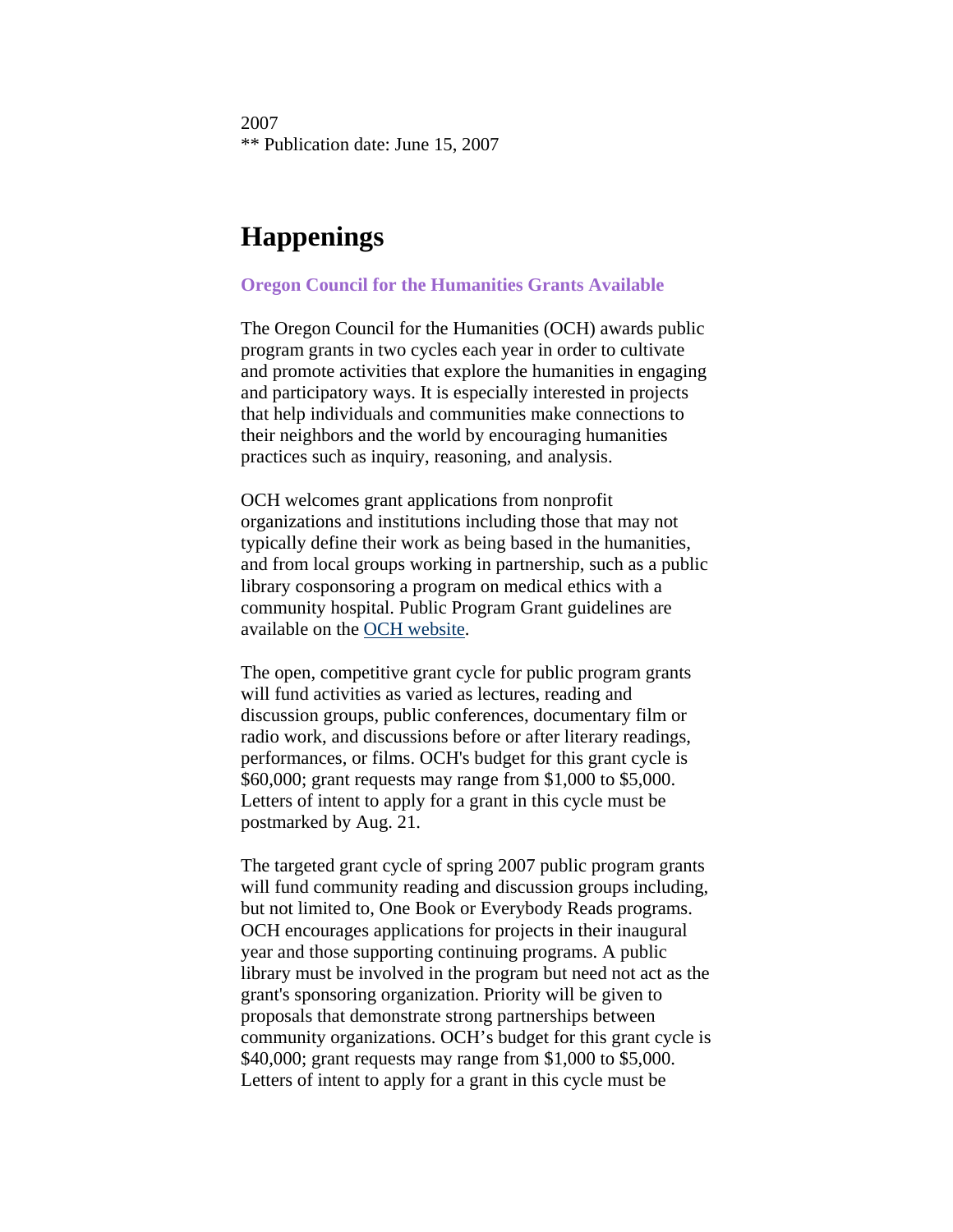<span id="page-7-0"></span>postmarked by Feb. 1.

#### **Library Technology Futures Workshops**

The Oregon State Library and Oregon Library Association are pleased to present a day-long workshop in four locations around the state that will provide library staff with the most up to date information available on emerging library technology and new technology trends for libraries. Joe Ford, an experienced library consultant and educator from Olympia, Washington, will conduct the workshops that will examine the technologies, the services they provide and support, and planning, preparation, and timing issues.

#### **LOCATIONS AND DATES:**

- September 19, Salem (Oregon State Library)
- September 20, Roseburg (Douglas County Library)
- September 22, Bend (Deschutes Public Library, Administration Bldg.)
- September 25, La Grande (La Grande Public Library)

All workshops will begin at 8:30am and end at 4:30pm with approximately 45 minutes for lunch.

#### **WORKSHOP DESCRIPTION:**

This course is a fast-paced 7-hour presentation conducted using MS PowerPoint, paper handouts, and supporting material. The course presentation and materials will be prepared no more than three weeks prior to the presentation, ensuring absolutely up-to-the-minute information on current, emerging, and future technologies.

Part 1: Emerging Library Technologies -- What's Hot and Available Now (morning session): Discussion of current and emerging trends in library technology, including Radio Frequency Identification (RFID), Automated Materials Handling (AMH), e-commerce, NISO Circulation Interchange Protocol, new Integrated Library System (ILS) functions, and self-service features. All these products are in some state of availability at this time, and all are gaining ground in libraries as we move to reduce costs and improve services.

Public libraries will adopt some or most these technologies over the next 5 years, and need to be prepared to budget for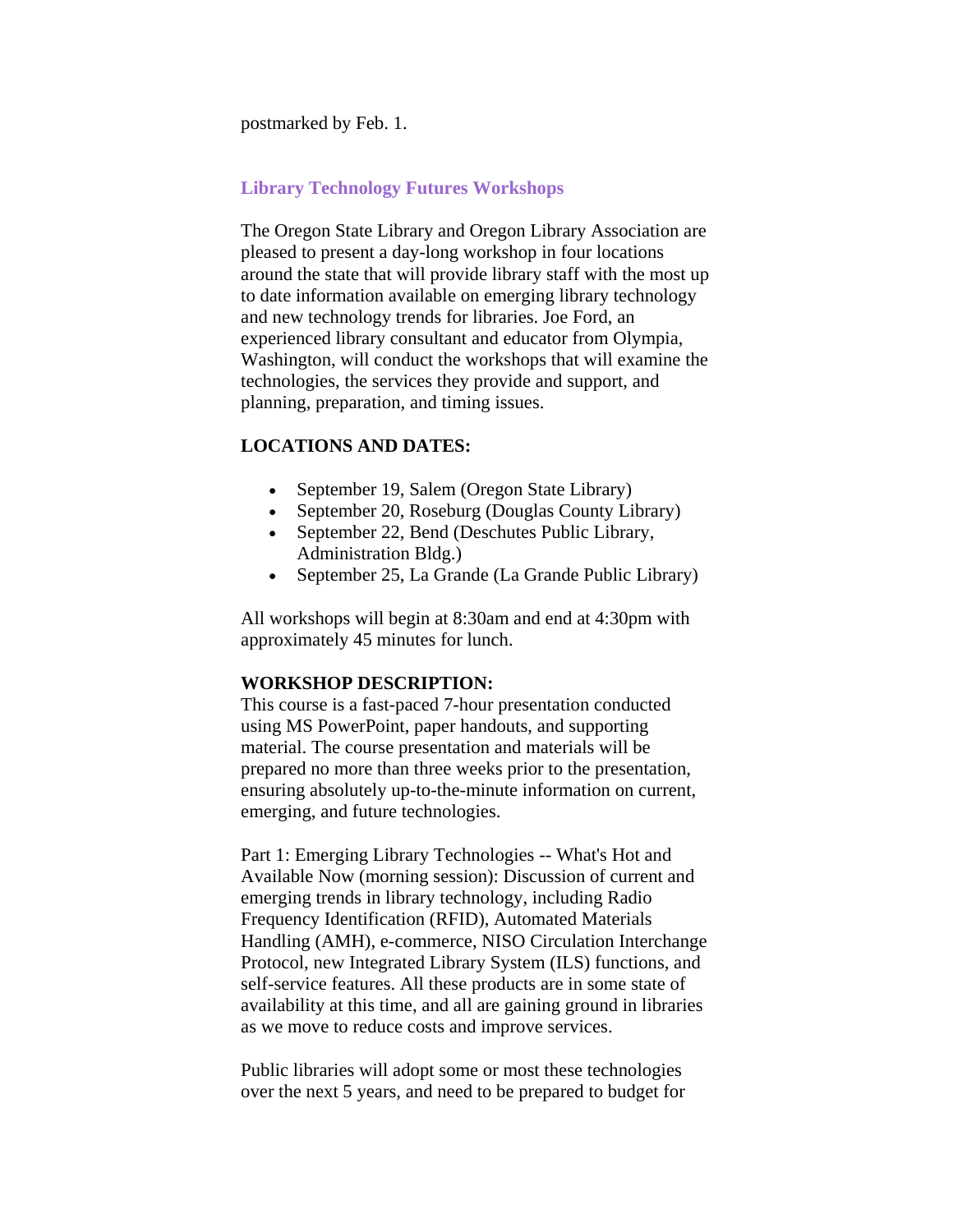them, purchase them, and then implement and manage them.

Part 2: New Technology Trends -- Potential Library Impacts (afternoon session): Discussion of technology trends such as Web Services, Simple Object Access Protocol (SOAP), Really Simple Syndication (RSS), WiMax, Mobile Services and other emerging technology trends that are likely to impact libraries in the future. We will examine these technologies, the services and support they will provide, and planning, preparation, and timing issues.

#### **TARGET AUDIENCE:**

Library managers, technical support staff, and anyone interested in preparing for the next round(s) of library information technologies.

#### **PRESENTER:**

Joe Ford is a library information technology consultant with 25 years of experience in operating, advising on, and configuring automation and networks for libraries. Since 1989, he has been the president and chief consultant of his own library technology consulting firm. His clients include public, academic, school and special libraries. Joe Ford's work focuses on practical, mainstream technology for libraries, with a particular emphasis on cost effective decisions. He has delivered many well received workshops on a variety of practical topics in library technology.

#### **REGISTRATION INFORMATION:**

The workshops are funded by the Bill & Melinda Gates Foundation "Staying Connected" grant. Priority registration will be given to public library staff until August 28, after which time open seats will be filled on a first-come, firstserved basis for staff from public, academic and school libraries. NOTE: attendees from public libraries will be required to fill out a brief workshop feedback survey before the end of the workshop.

Please note: Non-public library staff will need to provide their own lunch (brown bag) or pay on-site for lunch. CHECKS ONLY will be accepted, NO CASH. Cost is not expected to be more than \$12.50. NO SHOWS from non-public libraries will be billed for the cost of lunch. FINAL REGISTRATION DEADLINE is SEPTEMBER 7TH.

To register, email [Val Vogt](mailto:val.t.vogt@state.or.us) and include your name, library